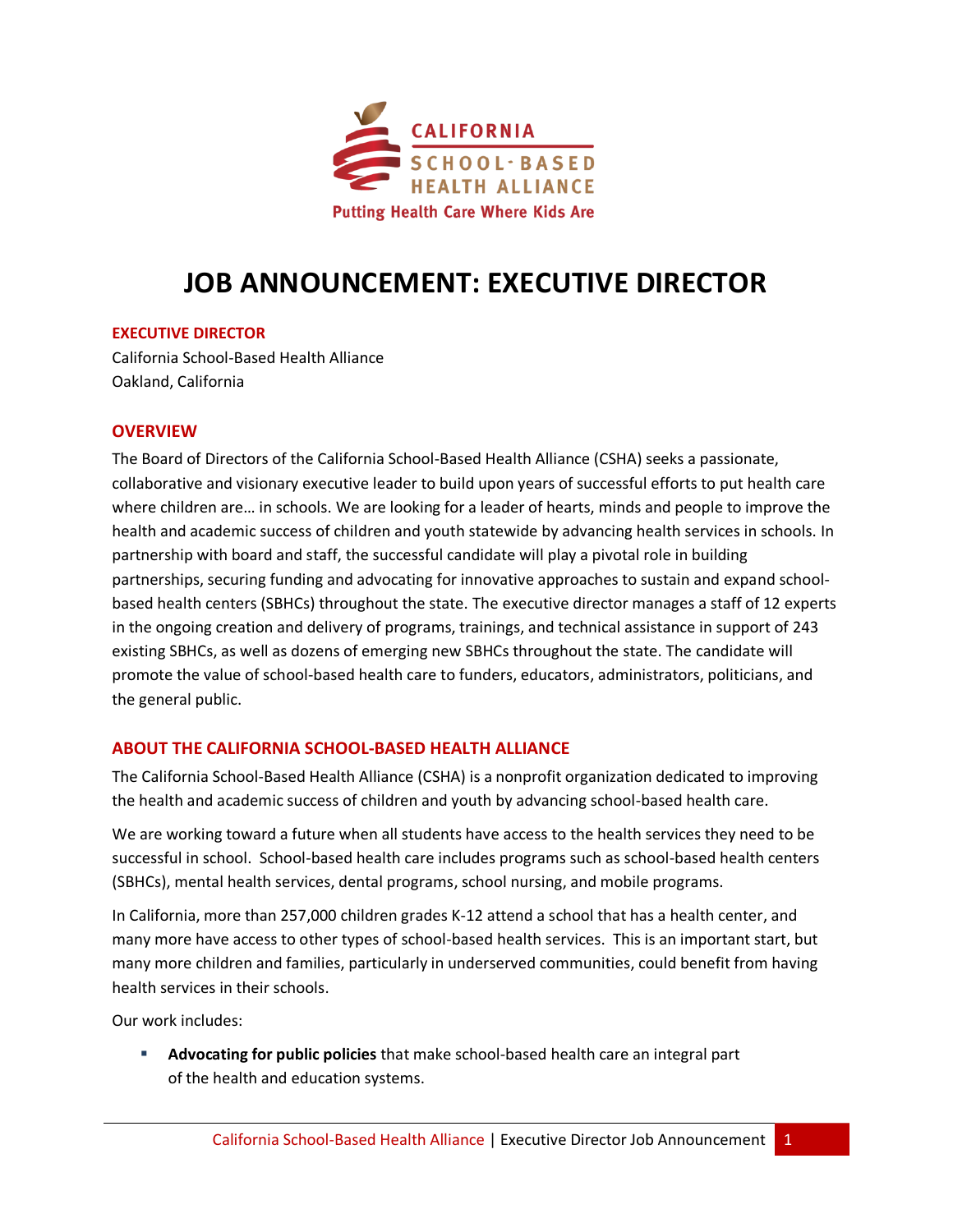- **Helping schools and communities** start school-based health care programs.
- **Ensuring high-quality school-based health care** through conferences, trainings, and technical assistance.
- **Raising the visibility of school-based health care** so it is valued by policymakers, educators, community leaders, parents, and students.

We have 11 staff members in our downtown Oakland office and one staff member in Fresno. We work closely with partners in Los Angeles and Alameda Counties and with our national affiliate in Washington, D.C. We have an inclusive and open work environment dedicated to continual learning and improvement to maximize our impact on the health and success of California's children. You can learn more on our website: [www.schoolhealthcenters.org.](http://www.schoolhealthcenters.org/) Our outgoing executive director was the first paid staff-person, hired in 2003. Since that time our budget has grown from \$100K to \$2 million annually.

## **STRATEGIC DIRECTION**

The Board of Directors of CSHA recently adopted a two-year strategic plan designed to further the mission of the organization and capitalize on emerging opportunities and strengths. The plan includes four goals:

- Strengthen the impact of SBHCs on health and educational equity
- Expand school-based health by engaging youth, parents, communities, school districts and health providers as partners and advocates
- **Expand and improve school mental health services**
- **IMPROVE FINANCIOUS** Systems to sustain school-based health services

#### **BASIC FUNCTION**

The executive director is directly responsible for the overall management of CSHA, including development and refinement of its service programs; control over budget and financial planning; contract and grant compliance; fundraising; account and fiscal management, recruitment, selection and evaluation of staff; political advocacy; and execution of board-established priorities and policies. This is a full-time position based in Oakland.

#### **REPORTING RELATIONSHIPS**

The executive director reports directly to the board of directors and currently supervises two associate directors (programs and development) and the senior policy analyst. In addition, the executive director is supported by a program assistant who devotes approximately 50% FTE to executive assistant responsibilities.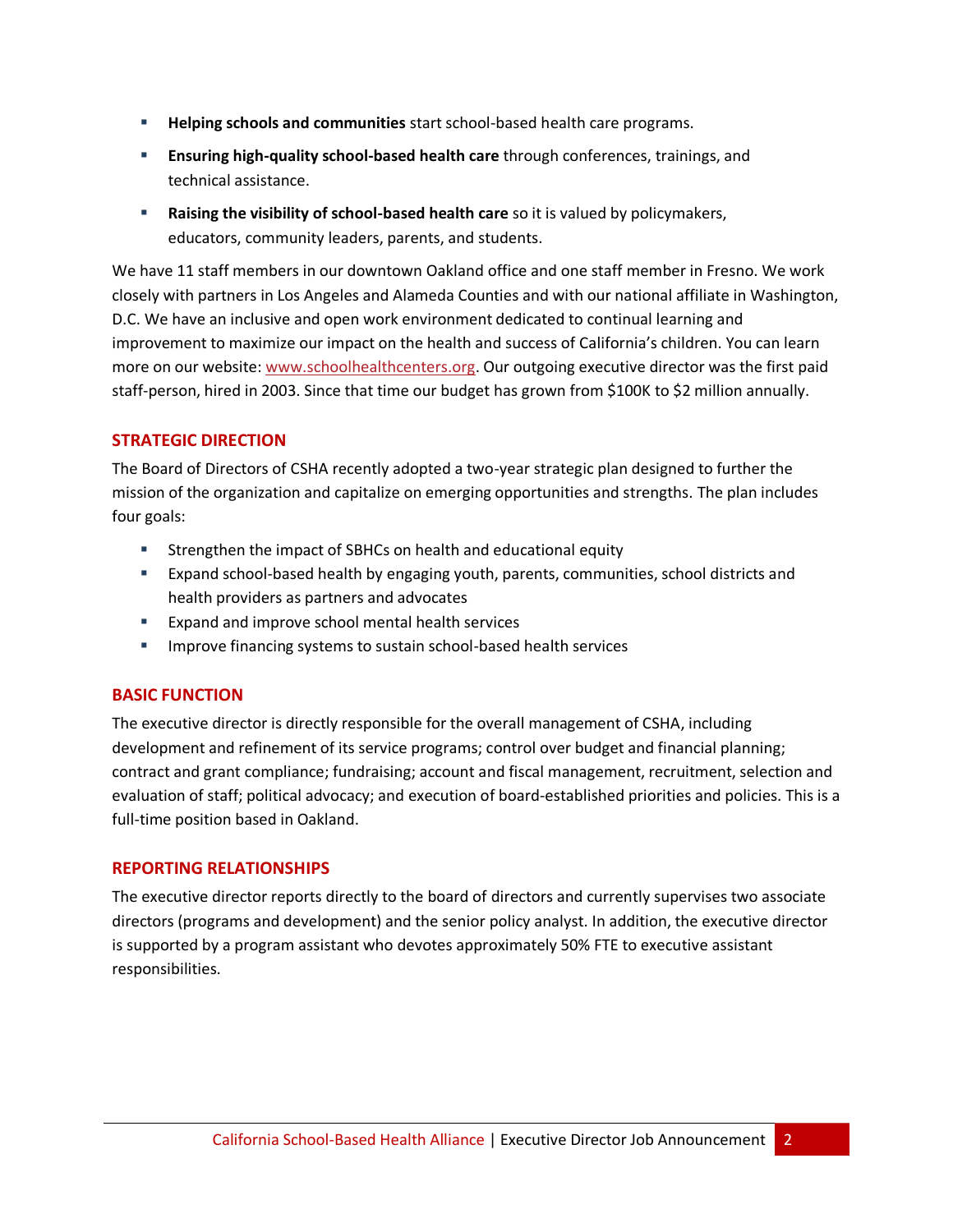## **RESPONSIBILITIES**

#### **Leadership in developing and implementing CSHA's mission and strategy**

- Maintains a "big picture" outlook
- Is well-informed about issues, trends, and technical aspects of CSHA's work
- **Thinks strategically about opportunities and threats for the organization, responds to change**
- **EXPALCH EXALCH EXPANDED EXALCH FOR THE EXALCH FOR STARK** FOR STARK And EXPANDED FORM STARK And EXPANDED FORM TH partners
- Solicits and acts upon ideas of others when appropriate; invites innovation
- **Engages in learning and growth activities to improve job performance**

### **Board relations**

- **E** Ensures effective communication with Board members and keeps them engaged
- Understands and respects Board's role
- Provides well-balanced information and clear recommendations to the Board as it establishes new policies
- **Effectively interprets Board policies and concerns, and develops a consistent direction for the** staff to follow

#### **Operations and administrative functions**

- Manages CSHA's activities in accordance with relevant laws and Board policies
- Working with management team and the director of finance, develops reasonable budgets and effectively manages the organizations finances, balancing programmatic needs with long-term growth and sustainability
- **EXECT ENSURGHS ENGILY ENGILY ADDET** Ensures the efficient and effective functioning of CSHA through delegation to the staff and outside service providers

#### **Fundraising and resource development**

- Enhances CSHA's reputation among funders and engages them in the issue/organization
- **IMPROVER THE STAM's fundraising by expanding strategies and cultivating new approaches in** consultation with staff and the board's resource development committee
- Generates resources to maintain growth of the organization including unrestricted revenue
- Successfully targets fundraising to steer the organization toward its mission and priorities (avoids "mission creep")

#### **Human resources**

- **Hires high quality staff to effectively fulfill the mission of the organization**
- **Ensures that CSHA is in compliance with laws and regulations**
- **Thinks proactively about human resources including succession planning**

#### **Staff management and development**

- **Sets staff policies and determines compensation**
- Creates a positive workplace culture that fosters creativity, leadership and professional development
- Sets clear standards of performance, professionalism, expectations, and responsibilities
- **Fosters clear and open communication with, and among, staff**
- **Provides effective supervision to direct reporting staff and assists supervisors in problem solving** with employees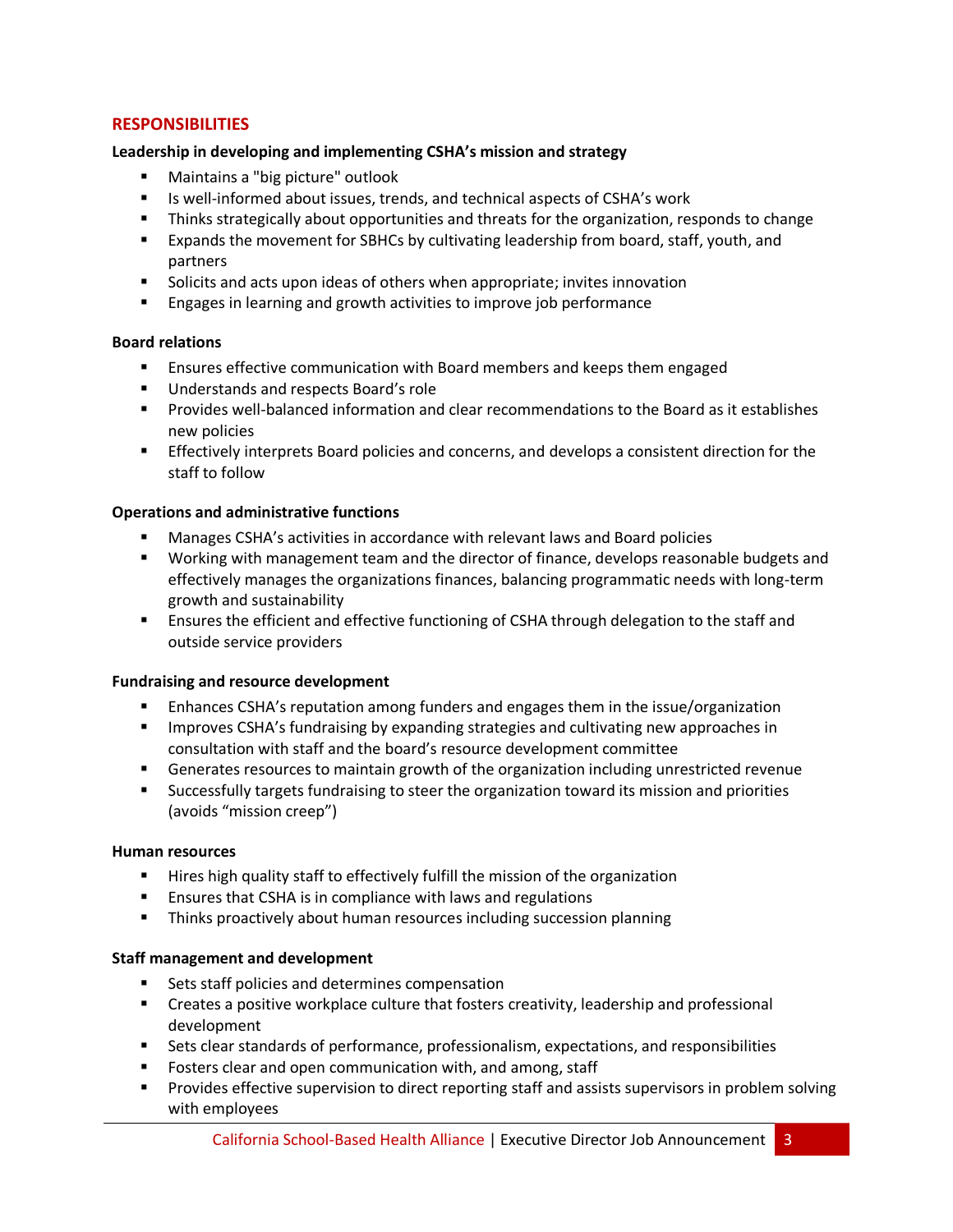#### **Work output and quality**

- **Effectively accomplishes outcomes and deliverables in CSHA's strategic plan and workplans**
- Oversees a high quality policy advocacy program for CSHA, working with senior policy analyst
- Oversees CSHA's program development in technical assistance and communications
- Produces high quality deliverables (e.g. reports, policy papers, grant proposals, strategic plan)

#### **External communications**

- Plays a lead role in developing and executing the CSHA's communications strategies, in partnership with the director of communications and management team
- **IS a strong and persuasive representative of CSHA and SBHCs to outside stakeholders (e.g.,** policymakers, partner organizations, media)
- **IF Inspires confidence and establishes credibility**
- Organizes ideas and information logically and presents them clearly and concisely
- **Takes advantage of opportunities to communicate about the issue/organization**

### **Partnerships and collaboration**

- Develops strategic relationships with partner organizations, legislative and administrative staff, consultants and colleagues
- Brings people/organizations together to work strategically and translates ideas into action
- Expands base of stakeholders for school health centers/services
- $\blacksquare$  Is a reliable and valuable member of coalitions or collaborations

## **CANDIDATE PROFILE**

*The successful candidate will bring a variety of skills and expertise, including:* 

- Minimum seven years' experience in senior position with a nonprofit or community-based agency
- Mission driven leader who possesses a management style sufficient to gain the trust and confidence of all stakeholders.
- Comfortable interacting with a range of partners and maintaining a highly visible role
- **•** Demonstrated track record in fundraising
- Excellent written and verbal communication skills, including a comfort with public speaking
- A proven track record of effective financial resource-management
- Strong strategic planning and operational implementation experience
- **Experience in organizational management and growth**
- **Strong analytical and problem solving skills**
- Experience in managing, nurturing, developing a Board and/or advisory groups
- Significant collaborative experience working with diverse groups and organizations to build working partnerships and launch new initiatives
- Experience working with policymakers and government agencies to educate and influence policy
- Graduate degree, preferably in education, health or non-profit management
- Experience in the fields of child/adolescent health and/or education